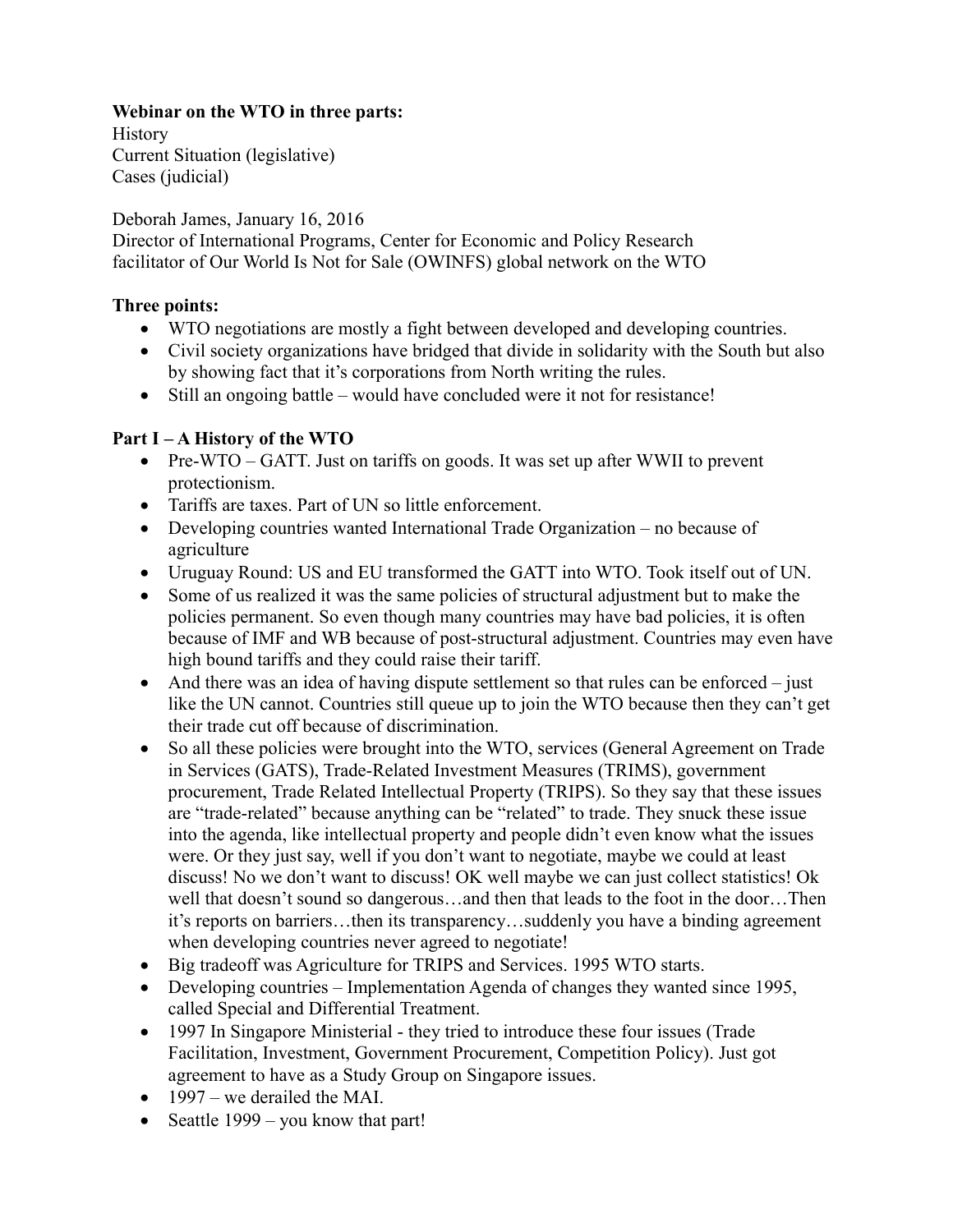- Launch Doha Round in 2001 development issues (Special and Differential Treatment) but also market access: goods (Non Agricultural Market Access or NAMA), services (GATS), Agriculture, everything. Market access means reducing tariffs and non-tariff barriers.
- 2003 Cancun Ministerial. Big fight. Huge farmer protests; Korean farmer Lee Kyung Hae sacrificed himself. Developing countries and OWINFS got the Singapore issues kicked out as long as Doha Round is on the agenda. Meeting fell apart and Ministers left. But then there were more meetings after Ministers left, and Trade Facilitation was let in, we didn't oppose it as much. First time there was a developing country coalition across regions – G20.
- 2005 Hong Kong. At the end of the Ministerial, the Chair had arranged the conclusion, and removed the microphones from the Ministers' tables. And the Chair said, "seeing no objection, I hereby say that we have accepted the text." But this was the first appearance of the left of Latin America as a force in the talks. And so Cuba and Venezuela had to actually physically jump on the table and say that they object. But they weren't allowed to block the negotiations, they were only allowed to put in a reservation. Focus on agriculture & NAMA then. Building of social movement forces focusing on agric  $\&$ NAMA also.
- And so then we had the new strategy of Mini-Ministerials in Geneva. They have this strategy to only include some of the Ministers, and it's not highlighted with civil society. But they also collapsed, in 2006 and 2008. That was the closest we ever came to having the negotiations conclude for the whole round was 2008. US actually went back to the corporate hotel to ask if the deal was OK and they said no – which is what you see them doing with the TPP now!
- 2009 was when it became clear that the US was starting to pull away. They didn't want the Ministerials to be the key moments of decision-making. Also they had decided that they would not give any concession that the BRICS didn't also make – they no longer are willing to consider India, Brazil, China as developing countries.
- 2011 also the Ministerial made a few decisions but it wasn't big decision point. But right before that one, the US started saying that they didn't want to conclude the Doha Round. No Doha Round. So OWINFS started saying Turnaround! We started to push an agenda of changes to existing rules, sidestepping the issue of Doha Round, but putting forth changes. Goes back to Shrink or Sink message.
- But they did start negotiating on Trade Facilitation. So you've been having these parallel tracks of Agriculture – because that's developing countries' main ambition for change – against Trade Facilitation. Developing countries had put forth a proposal for Public Stockholding for Food Security. This is because developing countries are not allowed to use trade-distorting subsidies. Only allowed what you were doing at start of WTO. Developing countries didn't have the money then. They want to invest in Food Security.
- Then just before 2013 Ministerial, Roberto Azevêdo of Brazil was elected as Director General. He was seen as a leader…led TF negotiations. Failed. Went to Bali – thought it was NOT going to be a negotiating Ministerial. Held all night sessions between India and the United States. Came out with a deal – Peace Clause – temporary, complicated conditionalities v TFA binding rules forever.
- Big fight on waiver for implementation of the TRIPS agreement for Least Developed Countries (LDCs) – originally was 5 years, then 2, now 17. Big victory for TWN and all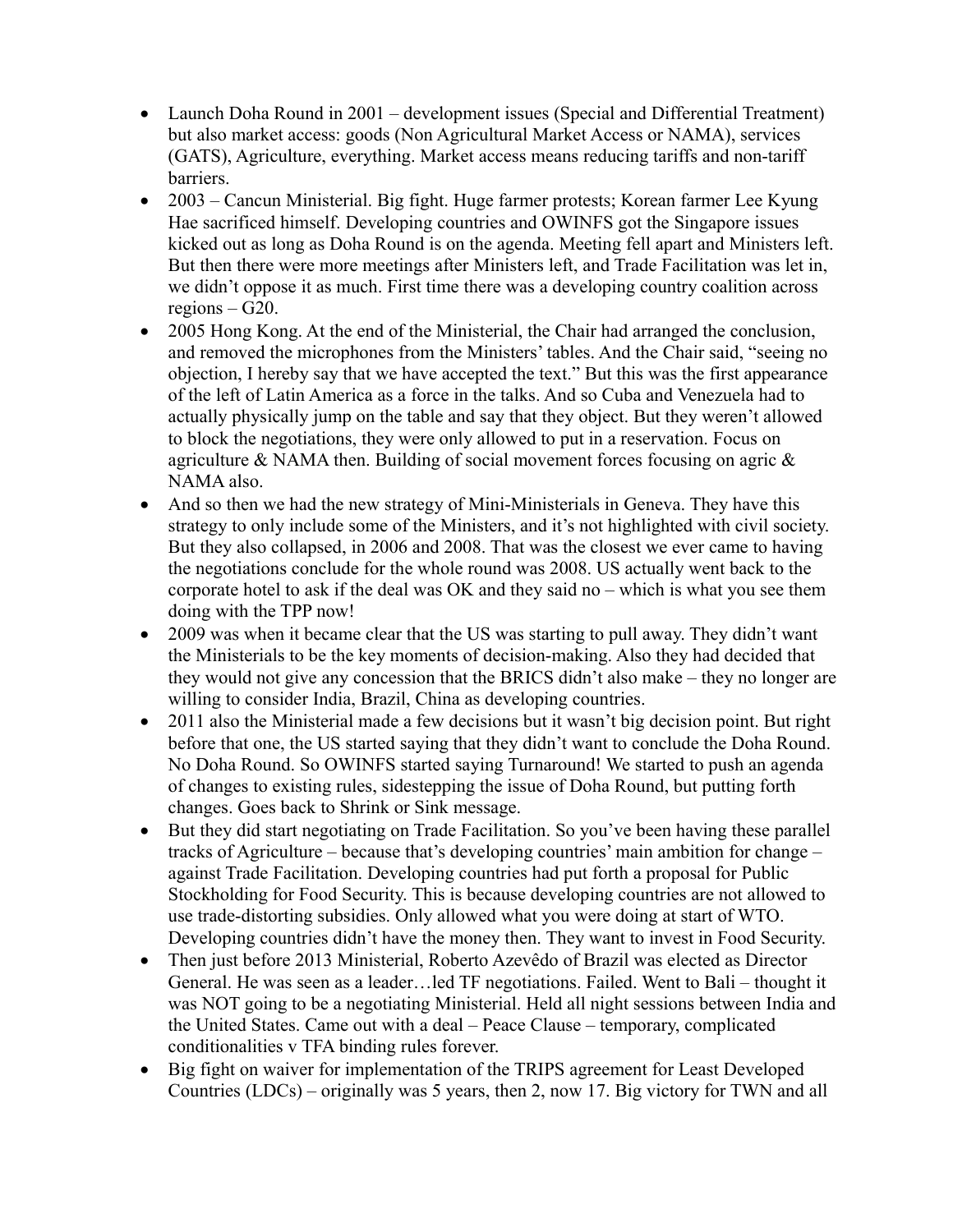the health groups – demonstrates success is possible with a focused strategy and dedicated hard work by NGOs with international support.

## **Part II – Current Situation**

- Many countries have ratified the Trade Facilitation Agreement binding rules based on the practices of developed countries, for developing countries – on issues like how long a ship can take to unload. But need until 2/3 of membership.
- Fight for a permanent solution for public stockholding for Food Security. US groups wrote two letters last year. US provides approximately 47 million people with SNAP benefits, per capita about \$2270/year. India will be providing 800 million people with some supplemental food - \$17/year with a focus on children and pregnant and lactating women. India's program is considered WTO-illegal because they purchase food from resource-poor farmers. US program is not. (We do not believe domestic food security should be limited by WTO!) There is an agrarian crisis in India – 300,000 farmer suicides between 1996 and 2014. Forty percent of Indian children are underweight. Stunting rate of more than 30%, higher than SSA. But many African countries also have public stockholding for Food Security programs.
- Remove WTO Obstacles to Food Security! Otherwise countries won't be able to achieve SDGs! Also true for public services, job creation in SDGs – important to emphasize how we set goals but then don't allow developing countries to use the tools to develop their economies that we used..
- Some progress on agriculture: disciplines on Export Competition but that's not the main subsidies – it's Domestic Support. The United States provides over \$134.3 billion in domestic supports while India provides \$51 billion; but although these investments support 2.4 million producers in the United States, yet support 265 million people in India, it is India that has been criticized in the U.S. press. Disciplining these subsidies was a prime reason that developing countries agreed to launch the Doha Round to begin with.
- Fight for the Implementation Agenda Special and Differential Treatment. Such as policy space for industrialization – moving up the ladder of development. Rich countries want poor to integrate into Global Value Chains (GVCs) but to stay at the low level (materials export). Long history in the WTO of these demands – very similar to the Turnaround Agenda of international civil society. Civil society is pushing for the Doha mandate on development, but not the Doha aspects on market access.
- Big issue whether Doha is "over" or not. It's not just the issues, it's a framework with core principles including Special and Differential Treatment and Less Than Full Reciprocity which are supposed to characterize the differences between the requirements for developed countries and developing countries. US has pushed hard (aided by EU, Australia) to get rid of Doha mandate.
- $\bullet$  Biggest issue is whether the "new issues" will be brought in investment, government procurement, competition policy (SOEs), also services, GVCs.
- Global picture US has abandoned multilateralism, is instead pushing for megaregionals (TPP and TTIP) and plurilaterals including the Trade in Services Agreement (TiSA), Environmental Goods Agreement (EGA) and the expansion of the Information Technology Agreement (ITA-II).

# **Part III – Some Important Cases of the 501 Cases Filed**